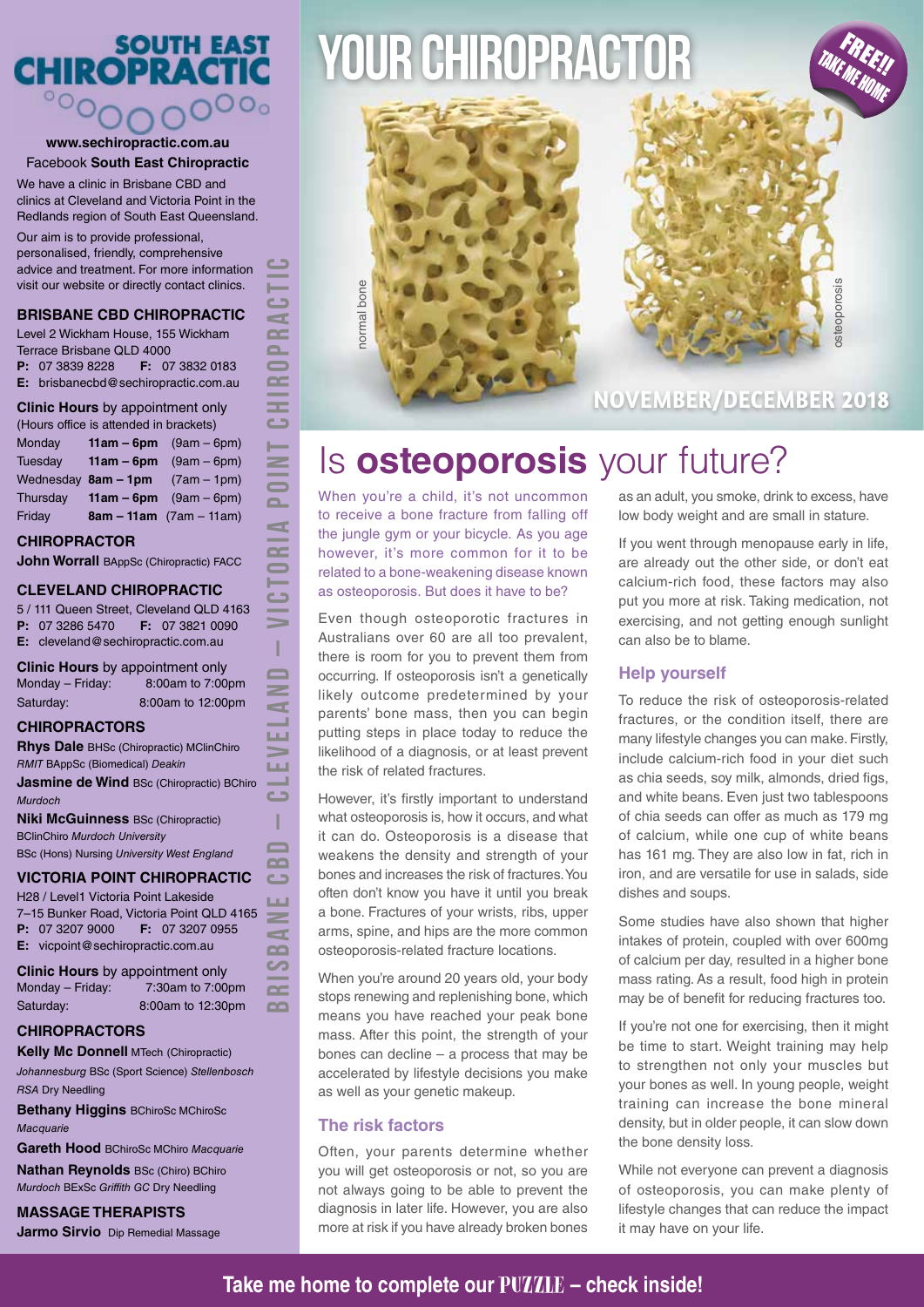

## Treating **soft tissue** injuries

You often hear the expression "soft tissue" massage when it comes to treating injuries. So what exactly is soft tissue and how does massage work?

Soft tissue refers to all the tissues in the body that connect, support, or surround the body's structures and organs. It includes muscles, tendons, ligaments, fascia, nerves, fibrous tissues, fat, blood vessels, and synovial membranes (the connective tissue that lubricates moveable joints).

Common types of soft tissue injuries include contusions (bruises caused by trauma to the muscle); sprains (torn ligaments often caused by twisting motions); tendonitis (inflammation of the tendons connecting the bone to the muscle); bursitis (inflammation of the fluid-filled sacs – or bursa – that protect the joints); and strains (muscle or tendon damage). Certain activities can result in overuse injury, which is caused by repetitive friction, pulling, twisting, or compression. Overuse injuries develop

gradually and without effective intervention may become much worse over time.

Hard tissue refers to tissue made up of hard intercellular substance such as cartilage, bone and teeth. Injuries to hard tissue, including fractures, take longer to heal than soft tissue injuries because the blood supply to hard tissue is lower. Hard tissue injuries, such as broken bones, respond better to no motion, which is why casts are often used in the treatment of fractures. Soft tissue injuries, on the other hand, can respond well to movement and manipulation.

Massage is thought to increase blood and lymph circulation, probably due to the physical manipulation and the chemicals that are released as part of the muscle relaxation response. Better circulation delivers more oxygen and nutrients to muscle cells and as cellular health improves, tissues function more efficiently and healing can begin.

Chiropractors treat soft tissue damage by targeting the injured area and working with patients on an individualised treatment plan. Your treatment plan might include gentle movement combined with manipulation and/or massage. Increasing mobility through passive motion also aids recovery by relaxing muscles, reducing inflammation, and relieving pain. Depending on the nature of the injury, chiropractic treatment might include exercises to help improve flexibility, balance and strength.

With the right care and treatment, and depending on the nature of the damage, most patients with soft tissue injuries can expect to feel an improvement in one to six weeks.



## **Salmon with roasted tomatoes**

#### **(serves 1)**

#### **INGREDIENTS**

1 fresh salmon fillet – boned, skin on 100g cherry tomatoes Thyme – 1Tbsp of dried, or a handful of fresh, chopped Oil, coconut or olive 1 clove garlic, finely chopped or crushed ½ red onion, finely sliced Black pepper 1 lemon

#### **METHOD**

Preheat oven to 180c. Toss tomatoes, thyme, oil, garlic and onion in a roasting pan. Roast for 15 minutes until tomatoes are soft.

Add the fillet to the pan. Bake a further 8-10 minutes depending on thickness of fillet. Add pepper to taste, and a squeeze of lemon juice.

## **Tomatoes:** under the skin

Tomatoes, a fabulous nutritious fruit known as a vegetable, are extremely versatile. It's almost hard to believe that they were once thought to be deadly poisonous?

There is no shortage of uses for a tomato, and while delicious, they are also more beneficial for your health than you may think. They can help to protect your body against cancer, keep your blood pressure healthy, and even support a range of bodily functions. What's more, as they contain lycopene and lutein, they also help to reduce the risk of light-induced eye damage.

If you want to improve your heart and skin health or take better care of your eyes, tomatoes may be of assistance. Containing a wide range of vitamins, antioxidants, and nutrients, tomatoes are well worth adding to your diet.

#### **Heart health**

Tomatoes contain choline, folate, vitamin C, fibre, and potassium – all key players in promoting better heart health. What's more, including high potassium in your diet is linked to a reduced risk of cardiovascular disease.

#### **Eye-care**

Lutein, beta-carotene, and lycopene are all found in tomatoes. Research suggests these antioxidants protect your eyes from cataract development, light damage, and even age-related macular degeneration. In an eye disease study, participants who included high amounts of carotenoids in their diet reduced their risk of developing neovascular AMD by as much as 35 percent.

#### **Skincare**

Tomatoes contain approximately 24.7 mg of vitamin C – necessary for the production of collagen. Without collagen, the effects

of pollution and smoke can be more damaging for your skin. As a result, you may suffer from more blemishes, wrinkles, and sagging skin than you would if you had more vitamin C in your diet.

If you want to experience all the benefits of tomatoes for yourself, then their versatility makes it a natural process. Add them to sauces, stews, salads, and sauces, or even put them in sandwiches or salsa. Remember to wash all fresh produce before use.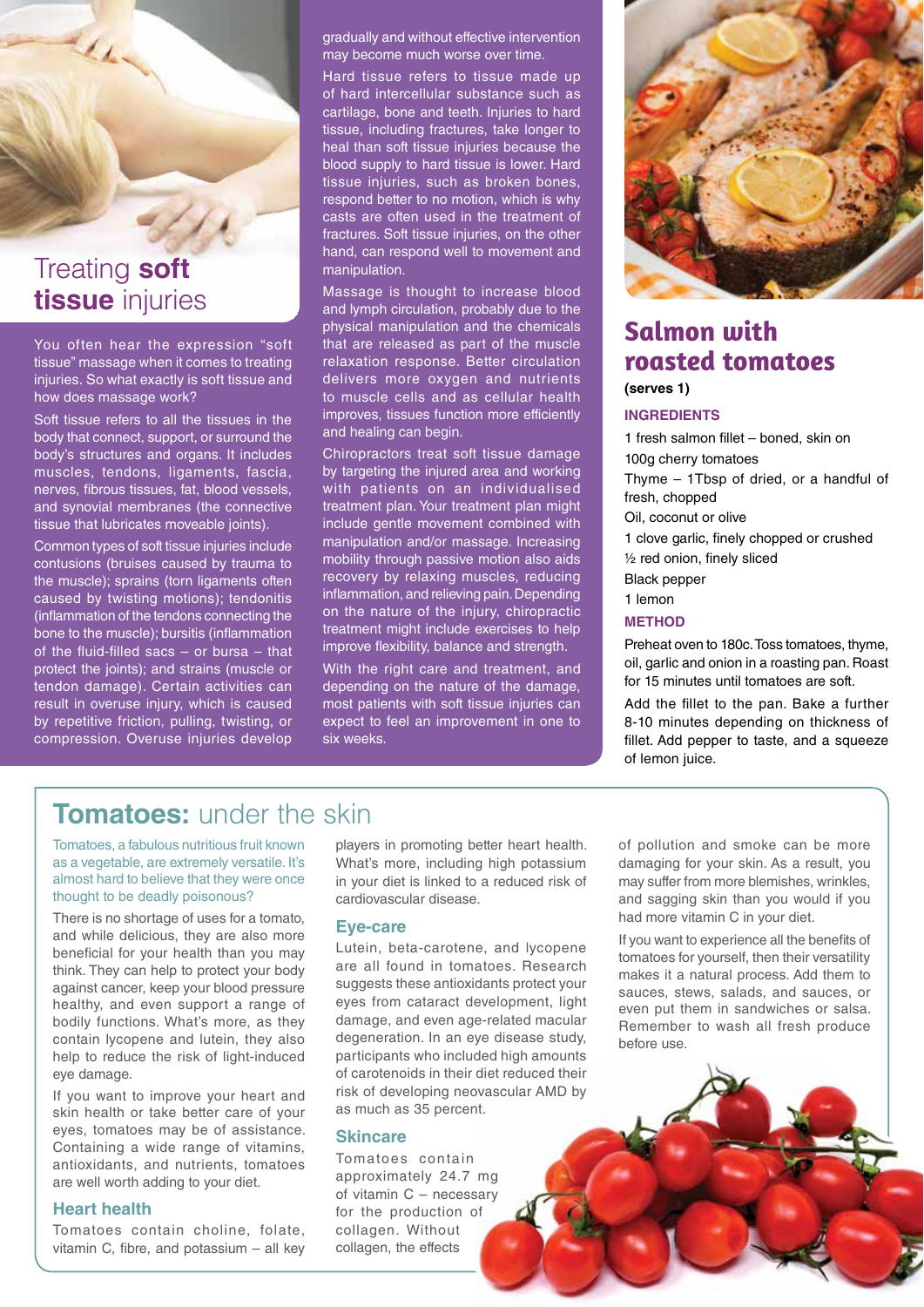## **Understanding pain** – what is your body trying to tell you?

Pain is caused by injury or disease and protects us by telling us something is wrong. It comes in two forms: acute pain, which is severe and short-lived, and chronic pain, which is less intense but is experienced over a long period, sometimes permanently.

There are three types of acute pain: somatic pain, which is superficial and is felt on the skin or the tissue just below. such as a burn or abrasion. Visceral pain comes from a problem with internal organs, such as appendicitis; and referred pain is felt away from the source of tissue damage, like the shoulder pain felt during a heart attack. Acute pain needs an immediate response whereas chronic pain, which can be experienced almost continuously, requires steady, thoughtful treatment that might include lifestyle changes in combination with therapy and medication.

When you feel pain what is your body trying to tell you? With short, sudden pain, such as a burn, your body reacts involuntarily and immediately by moving away from or protecting itself from the cause. But what about long term pain conditions? With chronic pain the body's "fight or flight" reaction has wound down as the nervous system adapts to the pain stimulus, but the pain continues to be felt.

The causes and effects of chronic pain are not straightforward and can make it difficult to treat. It's further complicated by some of us being more sensitive to pain than others. Dr Moalem-Taylor of Sydney University's School of Medicine explains that this is due to how individual bodies modulate pain. She says that pain receptors respond differently from person to person to a particular stimulus, and that the pain pathways are themselves complicated, which can reduce or increase the level of pain we experience.

To help address chronic pain symptoms, such as inflammation and muscle tension, chiropractors have a tool box of nonsurgical and drug-free treatments to call on. To begin treating chronic pain, it is important to identify the causes. At your first appointment your chiropractor will



carry out a physical examination and possibly some tests to determine the source of the pain. After that, he or she will work with you to design a treatment plan, which may include spinal manipulation, manual therapies, and therapeutic exercises. As you continue through your treatment plan, you should be able to gradually increase your daily activities with greater ease and less pain.

#### **ACROSS**

- **4.** A mineral that tomatoes contain. (9)
- **8.** When you're around 20 years old, your body stops renewing and replenishing what? (4)
- **9.** What omega-3 helps to reduce. (11)
- **12.** An inflammation reducing compound found in tart cherries. (8)

#### **DOWN**

- **1.** Massage is thought to increase blood and \_\_\_\_\_ circulation. (5)
- **2.** Accommodative **provide** support and cushioning to alleviate painful foot conditions. (9)
- **3.** Vitamin C is necessary for the production of this. (8)
- **5.** A disease that weakens the density and strength of your bones. (12)
- **6.** A type of pain felt on the skin or the tissue below. (7)
- **7.** A chronic pain symptom. (12)
- **10.** High-heeled shoes change the body's weight-bearing axis and can cause lower pain. (4)
- **11.** A type of soft tissue. (6)



Across Download Contractors Download